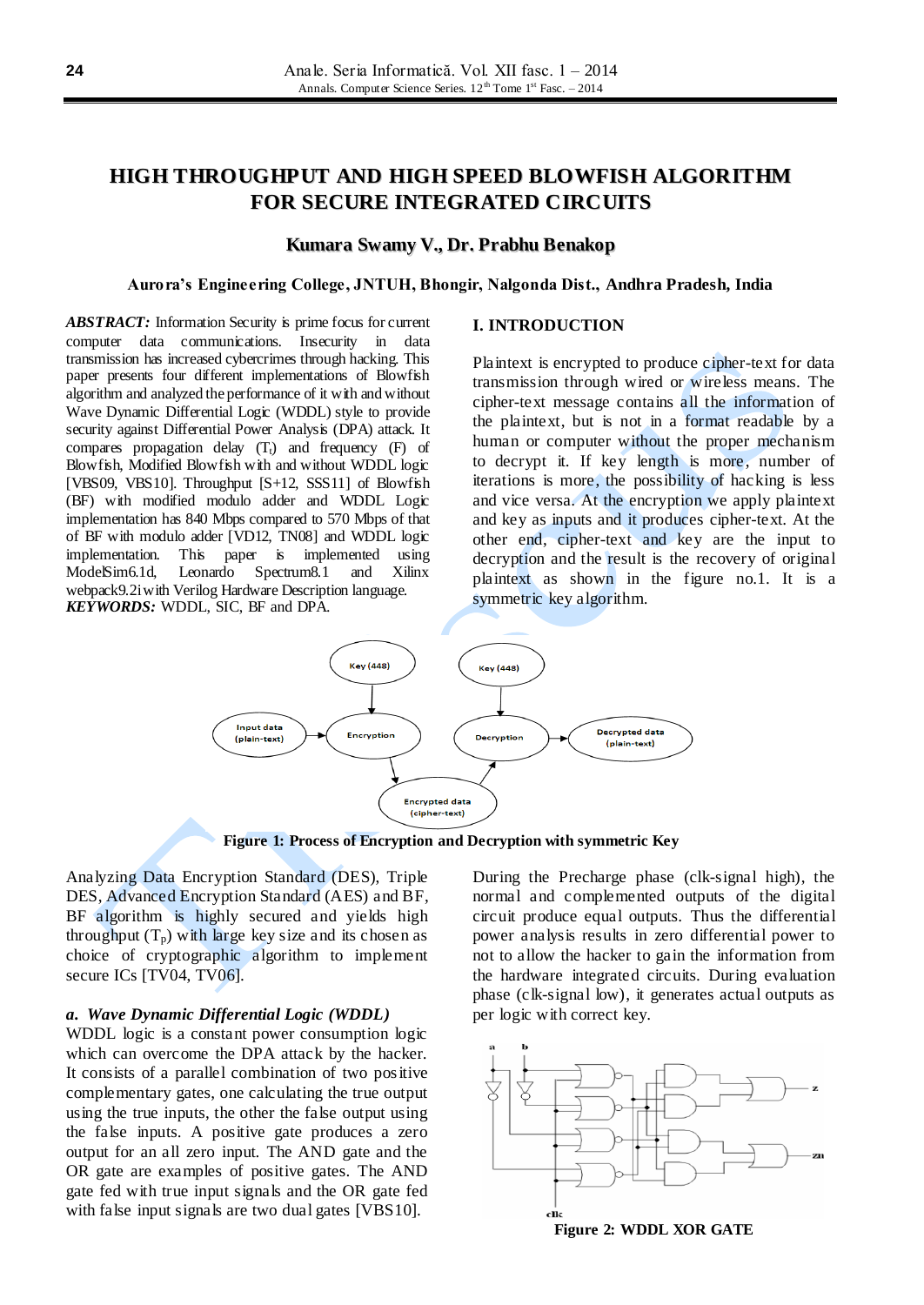In fig no.2, when clock is precharge mode (high), output is zero for both. When clock is evaluation mode (low), outputs are complemented and worked as XOR and XNOR.

#### *b. Blowfish Algorithm*

Blowfish is a 64-bit block cipher [AM12, PR12] is the replacement for DES (Data Encryption Standard). DES was the standard cryptographic algorithm for more than 19 years. It has a variablelength key block cipher of up to 448 bits. Although a complex initialization phase is required, the encryption of data is very efficient and highly secured. WDDL can be implemented for any logic design. Since the discussion moves around crypto processors, it would be wise to consider a cryptographic algorithm called Blowfish is a fast algorithm [S+12, VBS09].

### **II. ANALYSIS OF BLOWFISH ALGORITHM**

Blowfish is a symmetric block cipher that encrypts and decrypts data in 8-byte (64-bit) blocks. The algorithm has two parts, key expansion and data encryption. Key expansion consists of generating the initial contents of one array (P-array), namely, eighteen 32-bit sub-keys, and four arrays (the Sboxes), each of size 256 by 32 bits, from a key of at most 448 bits (56 bytes). The data encryption and Decryption uses a 16-round Feistel Network as shown below in fig no.3 and fig no.4 [VBS09, VBS10] respectively.



The encryption algorithm can be defined by the following pseudocode equation no.1:

For 
$$
i=1
$$
 to 16 do  
\nRE<sub>i</sub> = LE<sub>i-1</sub>  $\oplus$  P<sub>i</sub>;  
\nLE<sub>i</sub> = F [RE<sub>i</sub>]  $\oplus$  RE<sub>i-1</sub>;  
\nLE<sub>17</sub> = RE<sub>16</sub>  $\oplus$  P<sub>18</sub>;  
\nRE<sub>17</sub> = LE<sub>16</sub>  $\oplus$  P<sub>17</sub>; (1)

The Decryption algorithm can be defined by the following pseudo code equation no.2:



**Figure 4: Blowfish Decryption**

#### **III. DESIGN OF BLOWFISH ALGORITHM**

Encryption consists of sixteen rounds of operations. Each round-one operation consists of xor, 8-bit to 32-bit substitution, 32-bit modulo addition, xor, 32 bit modulo addition and swapping of result of Left Encryption (LE) to Right side and Right Encryption (RE) to left side of the data flow as shown in fig no.3. After performing 16 round-one operations right side output(31:0) xored with subkey p16 (31:0) and left hand side output (31:0) xored with subkey  $p17 (31:0)$  and then we get final cipher text(63:0).

Decryption is same as that of encryption except we applied sub keys p0 to p17 in reverse order. Input data is the cipher text (output of encryption) and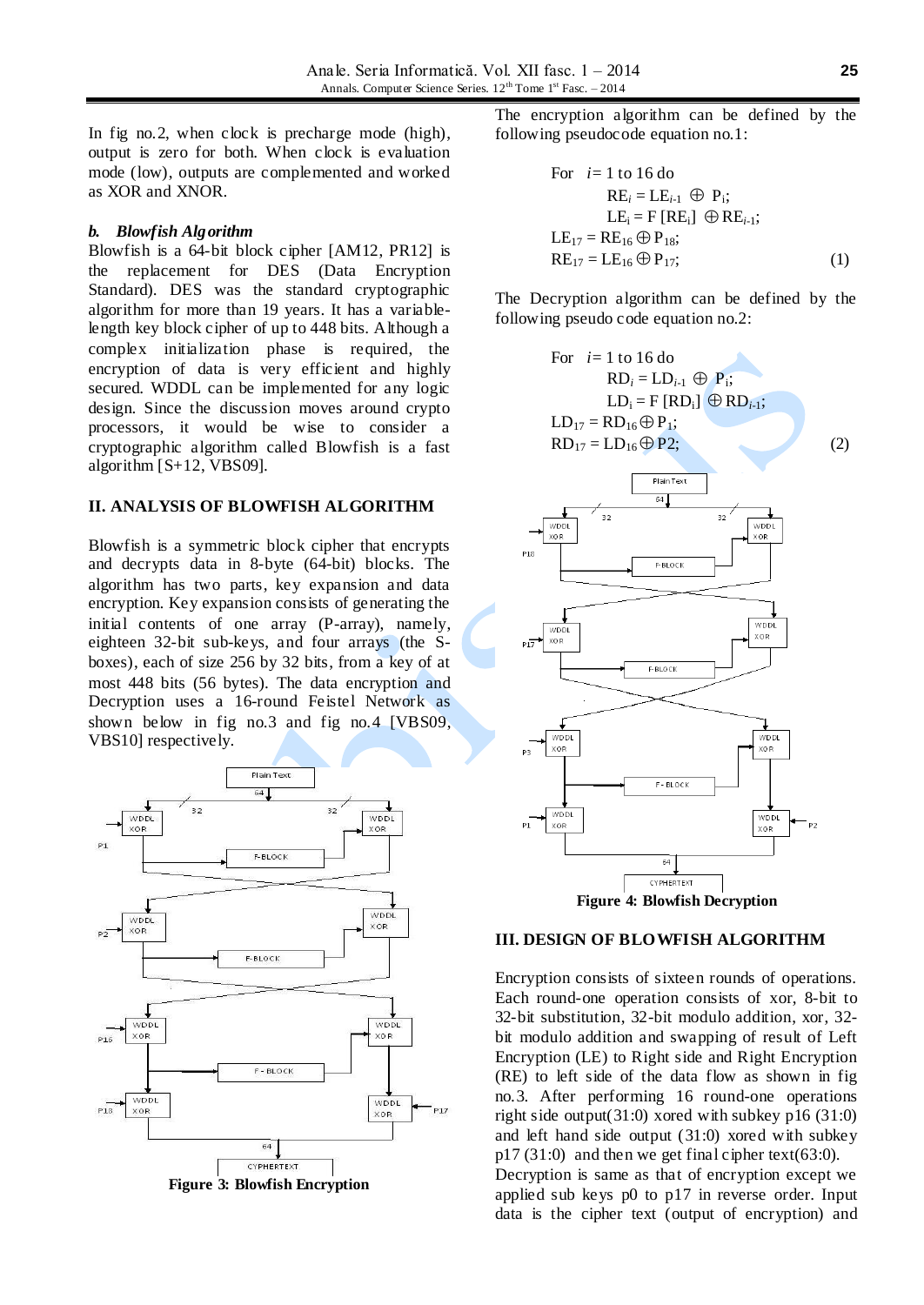then we get the output as Plaintext. Decryption consists of sixteen- round one operation. Each round-one operation consists of xor, 8-bit to 32-bit substitution, 32-bit modulo addition, xor, 32-bit modulo addition and swapping of result of Left Encryption (LE) to Right side and Right Encryption (RE) to left side of the data flow as shown in fig no.4. The input data ciphertext (63:0) performs 16 round-one operations with 16 subkeys (p17 to 2) and then after performing 16 round-one operations right side output (31:0) xored with subkey p1(31:0) and left hand side output (31:0) xored with subkey p0 (31:0) and then we get final plaintext. A crypto processor implementing Blowfish algorithm may be shown in fig no. 5.



**Figure 5: Top level module of Blowfish Cryptoprocessor**

#### *A. Substitution Boxes (S-boxes)*

A substitution box (or S-box) is a basic component of symmetric key algorithm used to obscure the relationship between the plaintext and the cipher text In general, an S-box takes some number of input bits, 8-bit, and transforms them into some number of output bits, 32-bit: an 8×32 S-box, implemented as a lookup table  $[1, 3, 8]$ .

*B. Feistel Function Block*



**Figure 6: Function Block Internal Structure**

Function 'F' is used to create 'confusion' to thwart cryptanalysis based on statistical analysis. "Confusion" seeks to make the relationship between the statistics of the cipher text and the value of encryption key as complex as possible. One

advantage of this model is that the round function F does not have to be invertible, and can be very complex as shown in fig no.6 [AM12, S+12, VBS09].

#### *C. Modulo 32-bit adder*

To increase the speed of blowfish adders in this fig no.7 can be operated in parallel. one adder adds Two h-bit residues, X and Y to form their sum  $S_1+2^hC_{\text{out}1}$ .Another one is 3-operand adder that computes "X+Y+m". Note that if  $m=2^n+1$ , we have h=n+1.It has been reported that if either Cout1 or Cout2 of this addition is '1' then the output is  $X+Y+m$  instead of  $X+Y$ . However, in the following we illustrate that only if the carry of "X+Y+m" is '1', it is sufficient to select it as the final output [VD12, TN08].



**Figure 7: Modulo M –bit adder**

#### *D. Sub-key Generation Unit*

The sub-key generation unit expands the given 448 bit key into 14 sub-keys and 4 more subkeys are internally generated, each of 32 bits, so that they can be used at different stages in the algorithm. The sub key generation process is designed to preserve the entire entropy of the key and to distribute that entropy uniformly throughout the sub keys. It is also designed to distribute the set of allowed sub keys randomly throughout the domain of possible sub keys. Then bit wise XOR of the P-array and K-array is performed reusing the words from K-array as needed shown in equation no.3:

$$
P_1 = P_1^{\wedge} K \dots P_{14} = P_{14}^{\wedge} K_{14}
$$
  
\n
$$
P_{15} = P_{15}^{\wedge} K_1 \dots P_{18} = P_{18}^{\wedge} K_4
$$
 (3)

The performance parameter throughput (TP) is defined as number of bits encrypted and decrypted per second.

$$
TP = \frac{Number of bits encrypted \text{Propagation delay}}{\text{Propagation delay}}
$$
 (4)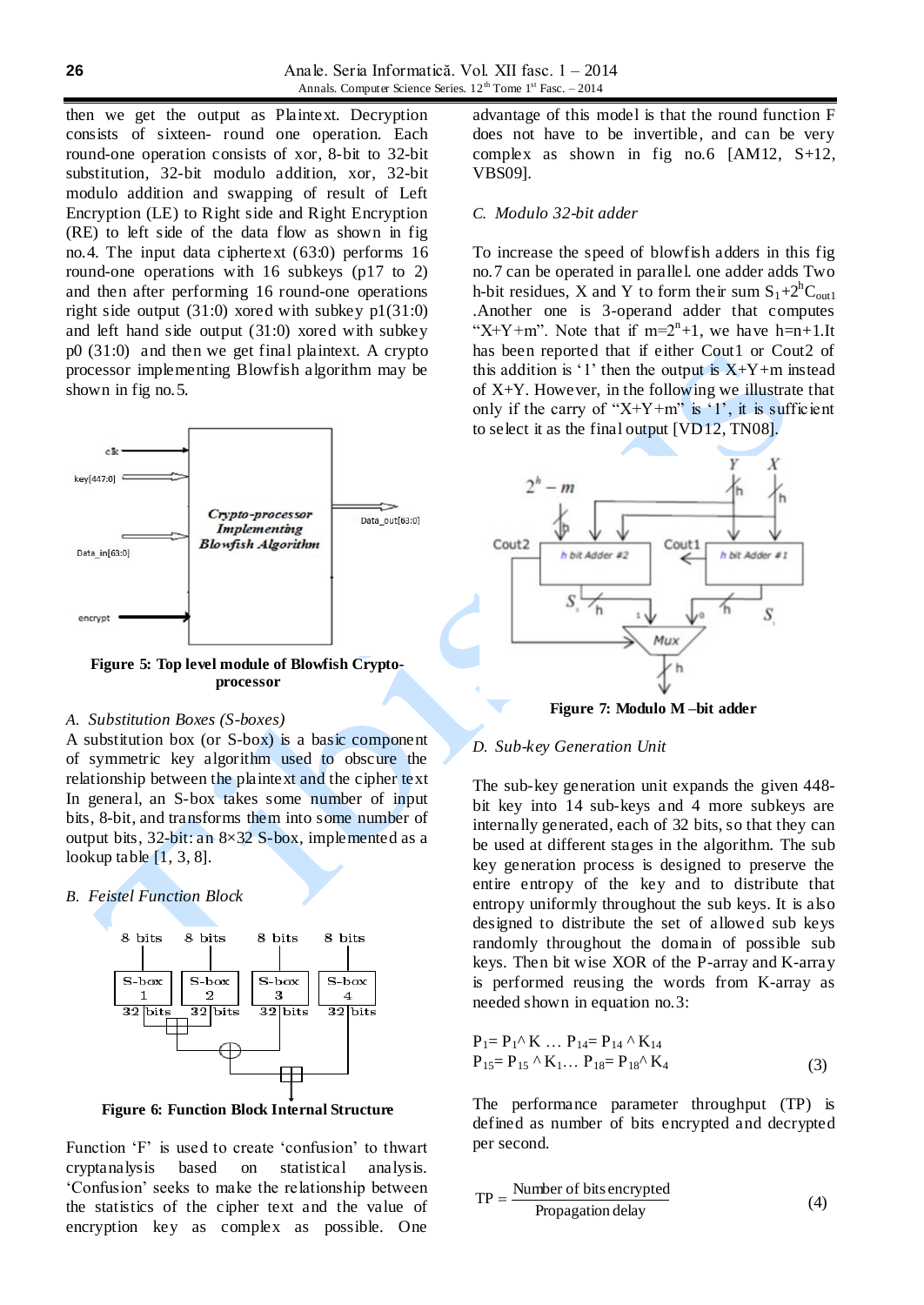# **IV. RESULTS AND DISCUSSION**

The encryption and decryption modules are integrated in the top level module to obtain the blowfish crypto-processor and the simulation and synthesis results are analyzed. Comparison is done for four forms i.e., Blowfish (BF), Modified Blowfish (MBF), Blowfish with WDDL (BFWDDL) and Modified Blowfish with WDDL (MBFWDDL) is given below in the table no.1 and the corresponding bar charts are shown in the fig no.8, 9 and 10 for performance parameters Et, Dt and Tt respectively.

**Table 1: Comparison of four implementations of Blowfish Algorithm for Et, Dt and Tt**

| <b>SNo</b> | Name of                        | Performance parameters |        |        |
|------------|--------------------------------|------------------------|--------|--------|
|            | Crypt-algorithm                | Et(ns)                 | Dt(ns) | Tt(ns) |
|            | <b>Blowfish</b>                | 98.663                 | 98.663 | 99.395 |
| 2          | Modified<br>Blowfish           | 70.08                  | 70.08  | 71.067 |
| 3          | Blowfish<br>with WDDL          | 107.62                 | 107.62 | 112.56 |
| 4          | Modified Blowfish<br>with WDDL | 73.985                 | 73.985 | 76.337 |

Et: Encrypt Time, Dt: Decrypt Time, Tt: Total Time



**Figure 8: Bar Chart for Performance parameter Encryption Time of four implementations of Blowfish Algorithm**



**Figure 9: Bar Chart for Performance parameter Decryption Time of four implementations of Blowfish Algorithm**



**Figure 10: Bar Chart for Performance parameter Total Time (i.e., Propagation Delay) of four implementations of Blowfish Algorithm**

Blowfish Algorithm is implemented in four forms and compared its performance parameters which are given below in the table no.2 and the MBF with WDDL is yielded better results in terms of propagation delay (76.337ns) and throughput (840 Mbps) compared to that of BFWDDL with 112.56ns and 570 Mbps respectively . Analysis is done for blowfish with and without WDDL logic to secure the ICs against DPA attack by the hackers.

| Table 2: Comparison of four implementations of |  |  |                                                            |  |  |  |
|------------------------------------------------|--|--|------------------------------------------------------------|--|--|--|
|                                                |  |  | <b>Blowfish Algorithm for propagation delay, frequency</b> |  |  |  |
| and Throughput                                 |  |  |                                                            |  |  |  |

|  |                | Name of           | Performance parameters |       |        |  |  |
|--|----------------|-------------------|------------------------|-------|--------|--|--|
|  | <b>SNo</b>     | Crypt-algorithm   | Tt(ns)                 |       | TP     |  |  |
|  |                |                   |                        | (MHz) | (Mbps) |  |  |
|  |                | Blowfish          | 99.395                 | 10.06 | 640    |  |  |
|  | $\overline{2}$ | Modified          | 71.067<br>14.07        |       | 900    |  |  |
|  |                | <b>Blowfish</b>   |                        |       |        |  |  |
|  | $\mathcal{R}$  | <b>Blowfish</b>   | 112.56                 | 8.884 | 570    |  |  |
|  |                | with WDDL         | 6                      |       |        |  |  |
|  | $\overline{4}$ | Modified Blowfish | 76.337                 | 13.09 | 840    |  |  |
|  |                | with WDDL         |                        |       |        |  |  |

Tt: Propagation Delay, F; Frequency, TP: Throughput

Comparison is also shown below in the form of bar charts in fig no.11, 12 and 13 for performance parameters Tt, F and TP respectively.



**Figure 11: Bar Chart for Performance parameter propagation delay of four implementations of Blowfish Algorithm**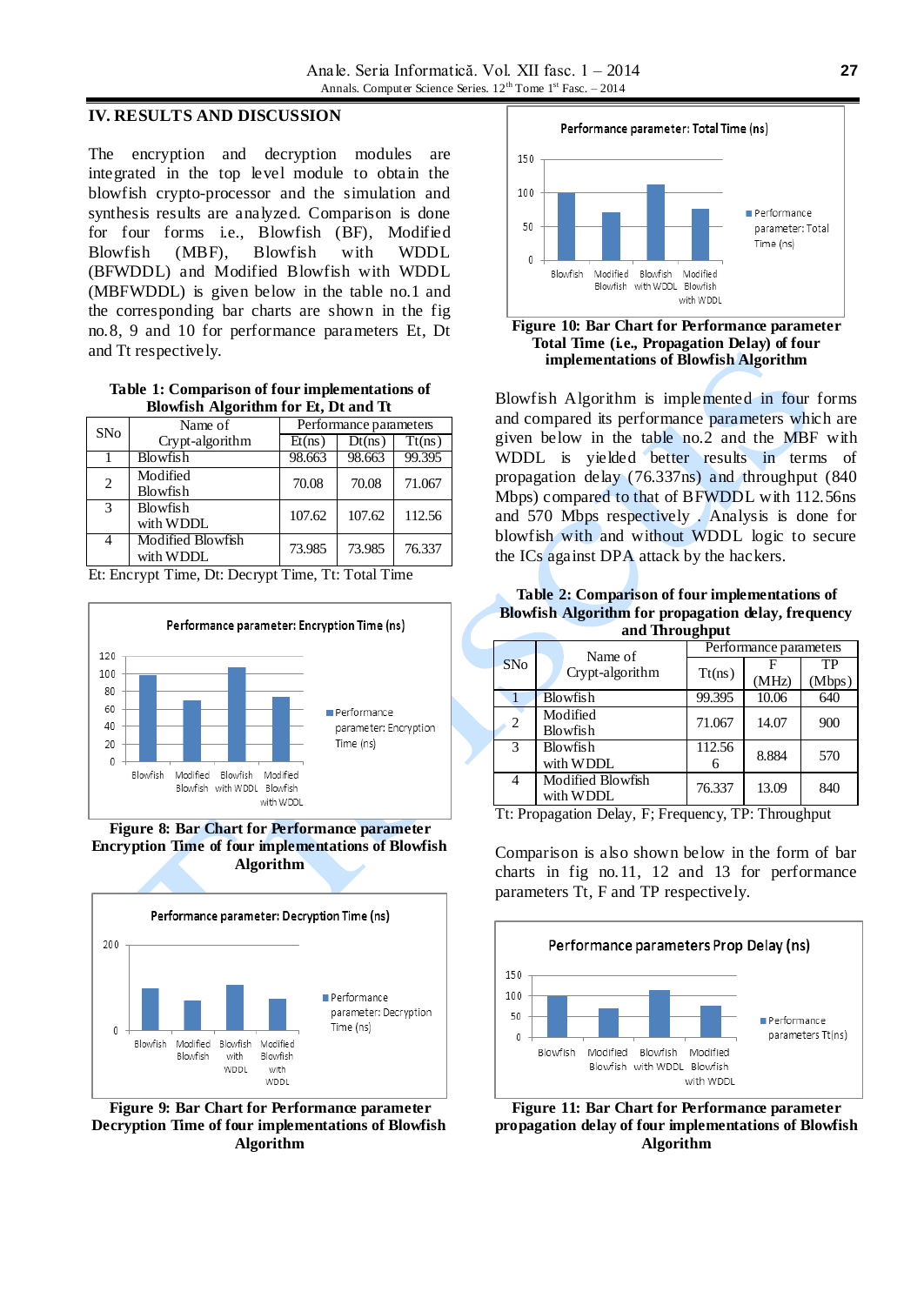

**Figure 12: Bar Chart for Performance parameter Frequency of four implementations of Blowfish Algorithm** 



**Figure 13: Bar Chart for Performance parameter Throughput of four implementations of Blowfish Algorithm**

# **V. CONCLUSION**

In this paper, an implementation of Blowfish Algorithm is designed using WDDL Logic style. In the implementation bottom-up approach is used. The sub-keys generated for a particular key can be used for the encryption of the entire data to be encrypted with that key. The sub keys are given in reverse direction of the decryption data path without changing the design for decryption. The crypto processor has been designed for the key size of 448 bits and plain text of 64 bits. The code for the implementation has been written in Verilog HDL. The functional verification has been done using the ModelSim 6.1d simulation package. The synthesis of the design is done using the Xilinx Web Pack9.2i.Comparison with different implementations has been given in table no.1 and table no.2 and proved that Modified Blowfish and MBF with WDDL logic yielded the best results in delay, frequency and throughput compared to blowfish with and without WDDL logic respectively.

## **REFERENCES**

[AM12] **Monika Agrawal, Pradeep Mishra** - *A Modified Approach for Symmetric Key Cryptography Based on Blowfish Algorithm*, International Journal of

Engineering and Advanced Technology (IJEAT) ISSN: 2249 – 8958, Volume-1, Issue-6, August 2012.

- [L+12] **Chen Liu, Rolando Duarte, Omar Granados, Jie Tang, Shaoshan Liu, Jean Andrian** - *Critical Path Based Hardware Acceleration for Cryptosystems,"* Journal of Information Processing Systems (JIPS), Vol. 8, No. 1, pp.133-144, 2012.
- [PR12] **S. Pavithra, E. Ramadevi** *Study and Performance Analysis of Cryptography Algorithms*, International Journal of Advanced Research in Computer Engineering & Technology Volume 1, Issue 5, July 2012.
- [S+12] **Walied W. Souror, Ali E. Taki eldeen, Rasheed Mokhtar-awady Ahmed, Adel Zaghlul Mahmoud** - *An Implementation of High Security and High Throughput Triple Blowfish Cryptography Algorithm*, International Journal of Research and Reviews in Signal Acquisition and Processing (IJRRSAP) Vol. 2, No. 1, March 2012, ISSN: 2046-617X.
- [SSS11] **Gurjeevan Singh, Ashwani Kumar Singla, K. S. Sandha** - *Through Put Analysis of Various Encryption Algorithms*, IJCST Vol.2, Issue3, September 2011.
- [TN08] **Somayeh Timarchi, Keivan Navi** *Improved Modulo 2n +1 Adder Design*, International Journal of Computer and Information Engineering 2:7 2008.
- [TV04] **K. Tiri, I. Verbauwhede** *A logic level design methodology for a secure DPA resistant ASIC or FPGA implementation,* in Proc. Design, Automation and Test Eur. Conf. (DATE), Paris, France, 2004, pp. 246– 251.
- [TV06] **Kris Tiri, Ingrid Verbauwhede** *A Digital Design Flow for Secure Integrated Circuits,* IEEE Transaction on Computer-Aided Design of Integrated Circuits and Systems, Vol. 25, No. 7, July 2006.